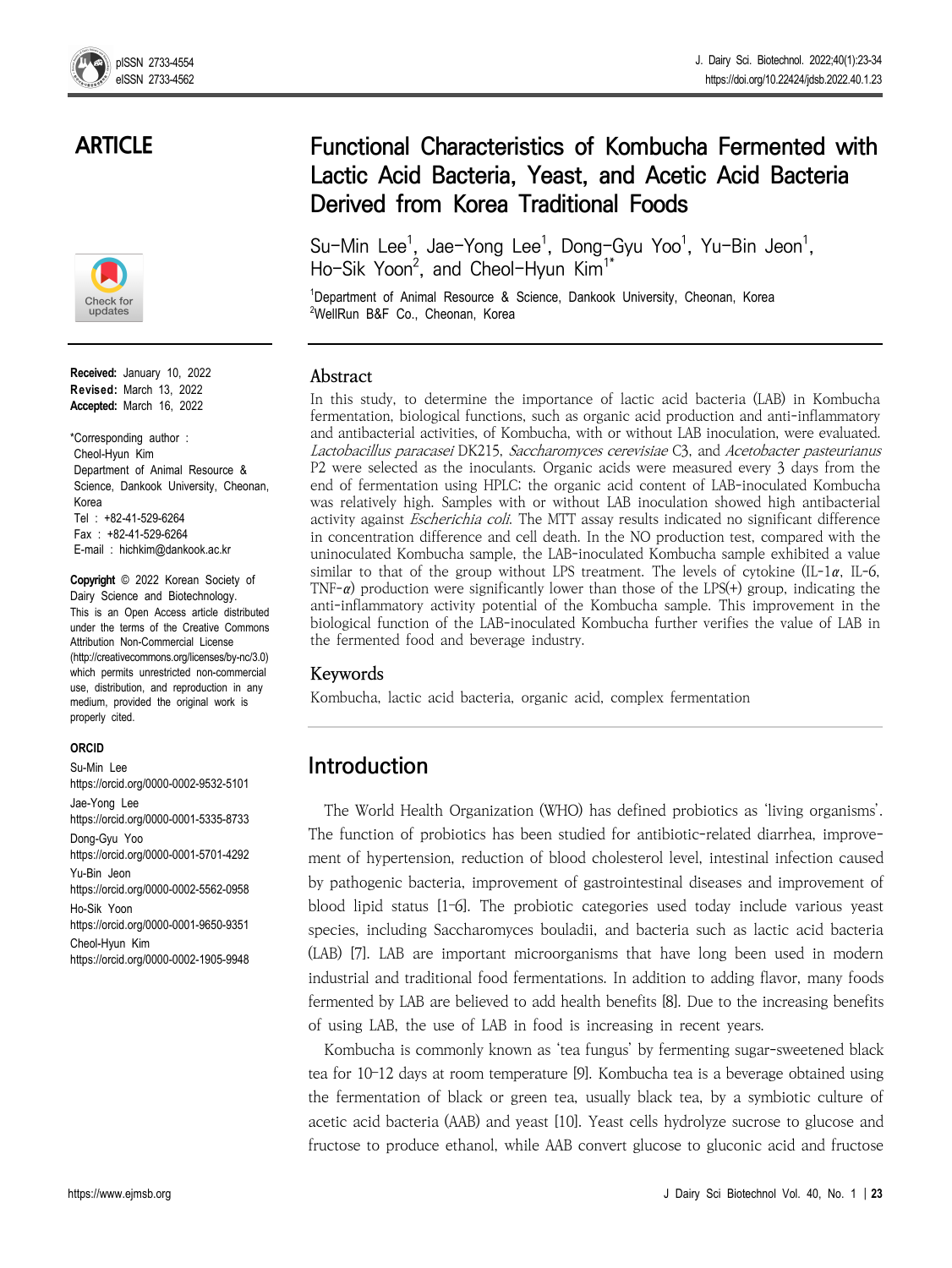to acetic acid [11,12]. This is the main metabolic pathway in Kombucha. The main metabolites identified in fermented beverages are acetic, lactic, gluconic and glucuronic acids, as well as alcoholic ethanol and glycerol [13–15]. Organic acids produced during fermentation prevent rancidity of beverages from contamination by unwanted micro organisms and bacteria introduced from outside [13,16]. Kombucha also showed anti bacterial activity [16]. The antimicrobial activity of Kombucha is measured according to its acetic acid content [17]. Accordingly, recent studies on Kombucha have demonstrated that the antimicrobial activity against pathogenic microorganisms is mainly due to acetic acid [16,18]. One report investigated the interaction of growth rates, biomass and secondary metabolites between the LAB in kefir milk, a fermented milk beverage made using grain as a yeast and bacterial fermentation starter, and the AAB in Kombucha. LAB have been shown to improve the survival of AAB [19]. In addition, the vitamin B complex secreted by AAB provides a favorable environment for the growth of other yeasts and LAB in kefir grains [20]. Therefore, in this study, the importance of LAB in Kombucha fermentation was evaluated, and biological functions such as organic acid production, anti-inflammatory, antibacterial activity, and antioxidant activity of kelp were evaluated according to whether or not LAB were inoculated. Also, instead of using green tea and black tea, which are commonly used as raw materials for Kombucha, the experiment was conducted using green tea extract as a substrate. Therefore, Kombucha that was not inoculated with LAB was named Kombucha without Lactic acid bacteria (KWOL), and Kombucha that was inoculated with LAB was named Kombucha with Lactic acid bacteria (KWL).

## **Materials and Methods**

### **1. Preparation and fermentation condition of Kombucha**

After solubilizing sucrose in 70 g/L of deionized water and boiling, green beans were added at 5  $g/L$  and extracted at 90°C for 30 min. Then, the mixture was filtered using a 300 mesh sterilizer and cooled to room temperature. After mixing the strain (Lactobacillus paracasei DK215, Saccharomyces cerevisiae C3, and Acetobacter pasteurianus P2) diluted to  $1 \times 10^3$  CFU/mL in the sterilized solution, the inlet was sealed using sterile gauze, and aerobic fermentation and stationary fermentation were performed at 30℃.

### **2. Analysis of Kombucha**

### **1) Quantification of organic acid by HPLC**

Organic acids (acetic, citric, formic, lactic, and glucuronic acid) were measured using HPLC apparatus. Samples were prepared by centrifugation at  $12,000 \times g$  and  $4\degree$  for 30 min, and were then filtrated with a  $0.45 \mu m$  sterile syringe membrane filter (SIGL). The filtrate was used as a sample for injection into the HPLC injector. 10  $\mu$ m of the filtered sample was injected was subjected to high-performance liquid chromatography (Waters,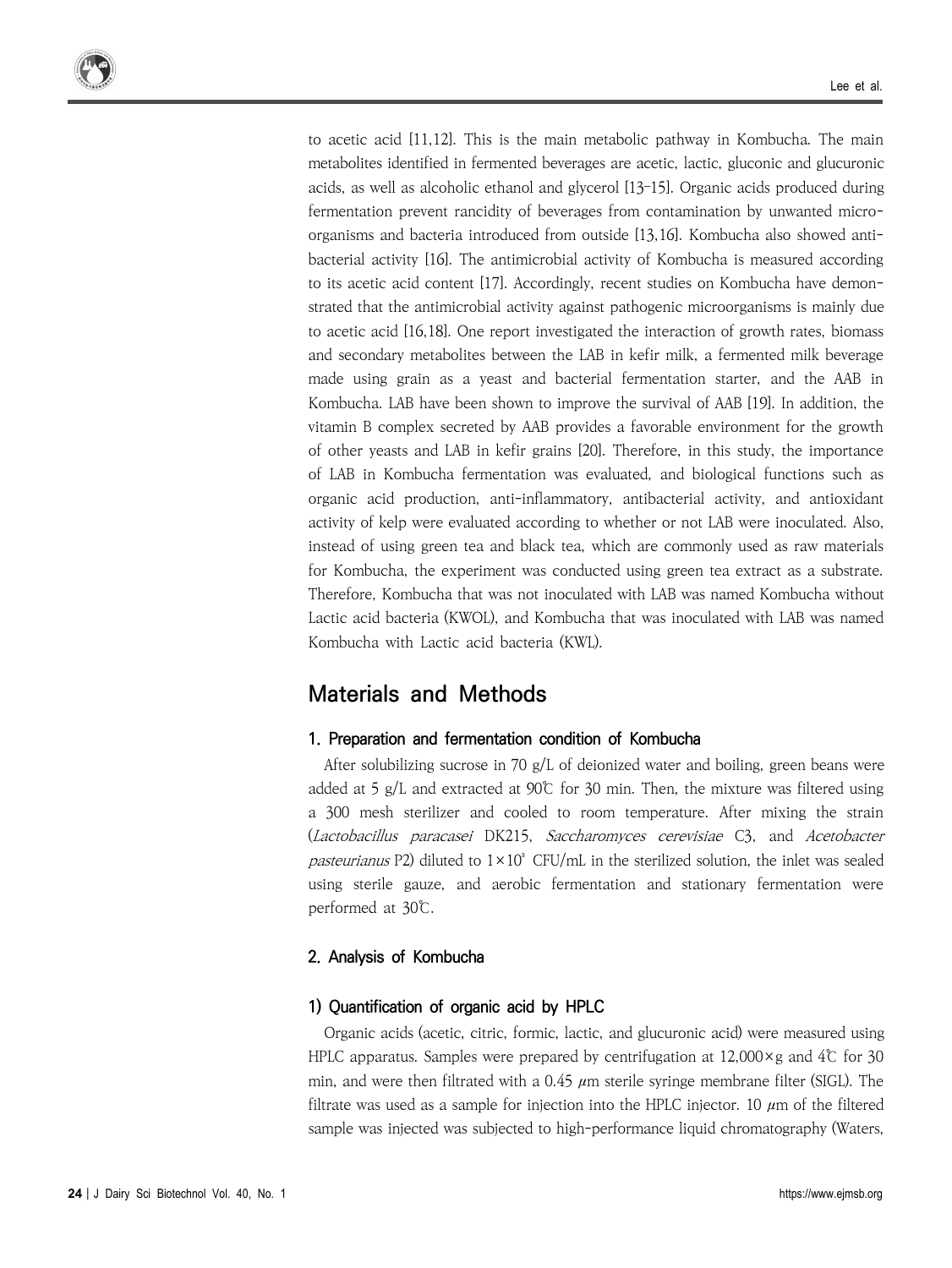

| Instrument           | Condition                                                        |
|----------------------|------------------------------------------------------------------|
| Column               | Hydrosphere C8 column (250×4.6 mm, particle size 5 $\mu$ m, YMC) |
| Mobile phase         | 20 mM $NaH_2PO_4$ (pH 2.8)                                       |
| Detector (detection) | UV/Visible detector (Waters, Waters 2487) (210 nm)               |
| Flow rate            | $1.0$ mL/min                                                     |
| Injection volume     | 10.00 $\mu$ L                                                    |
| Column temperature   | $30^\circ$                                                       |

|--|

USA) on Hydrosphere C8 column (250×4.6 mm, particle size 5  $\mu$ m, YMC, Japan) using 20 mM NaH2PO<sup>4</sup> (pH 2.8). The flow rate maintained at 1.0 mL/min and the temperature of 30℃. The concentration of organic acids was measured by comparing the corresponding peak area against the standard curve and multiplied by the dilution factors. All samples were analyzed in triplicate (Table 1).

#### **2) Antibacterial activities by agar-well diffusion**

The antimicrobial activity of Kombucha tea samples was assessed by agar diffusion assay [21] against four human pathogenic bacteria Gram-positive Staphylococcus aureus (KCTC3881, Korea) and Gram-positive bacilli Bacillus cereus (KCTC362A) and Gram-negative bacilli including E. coli (KCTC1682), Salmonella enterica (KCTC2054). TSA Agar (20 mL) was poured into each Petri dish (90 mm diameter). Suspensions (100  $\mu$ L) of target strain cultured for 24 h were spread on the plates uniformly, and wells of 9 mm diameter were made with a sterile cork borer. Kombucha tea samples were centrifuged at 8,000×g for 15 min at 4℃ and filtration through a PVDF 0.45  $\mu$ m SIGL to remove cell debris. For the purpose of control and comparison, acetic acid samples at the same concentration as that of fermented tea after 7 days  $(7.6 \text{ g/L})$  were prepared. In the same way, pH 4 and 7 samples of unfermented and fermented tea were obtained by adjusting the pH with 1 M HCl or 1 M NaOH. Heat-denatured samples were treated at 100℃ for 5 min. Samples (100 μL) were then transferred into the wells of agar plates inoculated with target strains. The plates were first put at  $4\degree$  for 2 h to make a prediffusion of tea sample into the agar. The plates were then incubated at 30℃. The diameter of the inhibition zone was measured after 12–15 h.

#### **3. Anti-inflammatory effect of Kombucha**

#### **1) Cell culture**

RAW264.7 (mouse macrophage cell) were obtained from the KCTC (Jeongeup, Korea). RAW 264.7 cells were cultured in Dulbecco's modification of Eagle's medium (DMEM), supplemented with heat-inactivated 10% FBS at 37℃, under an atmosphere of 5% CO<sub>2</sub>.<br>After centrifuging at 10,000×g for 5 min at 4℃ the growth medium and discarding, the medium was changed every two day. To evaluate the protection of cells, cultured RAW264.7 cells were seeded in 96-well plates (100  $\mu$ L per well, for cell viability determination and nitric oxide production inhibition) at a loading concentration of  $1\times10^5$  cells/mL.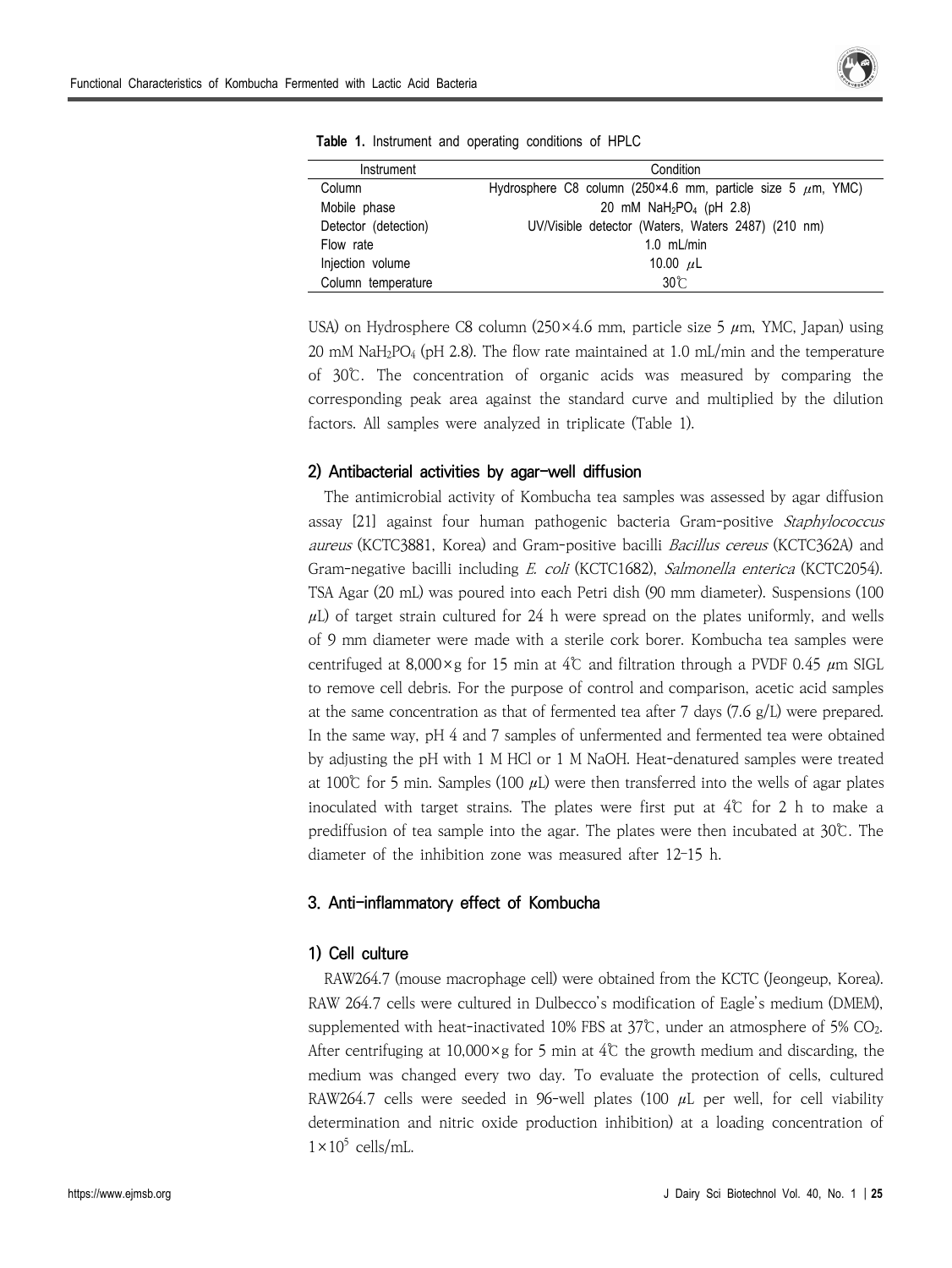#### **2) Cytotoxicity of Kombucha (MTT assay)**

Cell viability was determined by MTT assay as previously reported [22,23]. RAW264.7 cells were seeded in 96-well cell culture plates at density of  $1 \times 10^5$  cells/well and incubated for 16–18 h. After discarding the growth medium, cells were treated with Kombucha samples diluted with various concentrations of acetic acid in serum-free medium for 20–22 h. After treatment, 100 uL of a 5 mg/mL 3-(4,5-dimethylthiazol-2-yl) -2,5-diphenyltetrazolium bromide (Sigma-Aldrich, USA) solution was added to each well (excluding blank wells), and the samples were re-incubated for 2–3 h in the dark in an incubator (37℃, 5% CO2). Culture supernatants were removed, and 100 uL Dimethyl sulfoxide (DMSO; Sigma-Aldrich) was added to each wells to completely dissolve formazan crystals. The absorption was measured at 540 nm [24].

#### **3) Measurements of nitric oxide (NO assay)**

The amounts of NO were calculated by measuring the amount of nitrite oxidized product [25]. RAW264.7 cells were seeded in 96-well cell culture plates at density of  $1\times10^5$  cells/well and incubated for 16–18 h. After discarding the growth medium, cells were treated with Kombucha samples diluted with various concentrations of acetic acid in serum-free medium for 2–3 h. Thereafter, lipopolysaccharide (LPS) (Sigma-Aldrich) at a final concentration of 100 ng/mL was treated and stimulated in the same volume in medium for 20–22 h. Then, 60 uL of the reaction mixture was withdrawn and added to a 96-well microplate, followed by 100 uL of Griess reagent (1% sulfanilamide, 0.1% N-(1-naphthyl)-ethylin diamine hydrochloride, 2.5% H3PO4). The absorbance at 540 nm was determined in a Microplate reader after 15 min at room temperature.

#### **4) Measurement of cytokines production (ELISA)**

RAW264.7 cells were seeded in 96-well cell culture plates for 24 h. After removing the medium, RAW264.7 cells were treated with various concentrations of fraction samples in a serum free medium for 2-3 h. After that, LPS at a final concentration of 100 ng/mL was treated and stimulated in the same volume in serum free medium for 20 h. Cell-free supernatants were collected and the cytokine content was measured by a Mouse IL-1, IL-6 and Mouse TNF- $\alpha$  ELISA kit (Komabiotech, Korea) using an enzyme-linked immunosorbent assay (ELISA). The optical density of the microplate was read at 450 nm.

## **Results**

#### **1. Analysis of Kombucha**

#### **1) Quantification of organic acid by HPLC**

The concentration of Kombucha organic acid according to fermentation time was measured using HPLC. It was confirmed that the acetic acid concentration of Kombucha inoculated with LAB gradually increased to reach a maximum of 7.6 g/L on the 7th day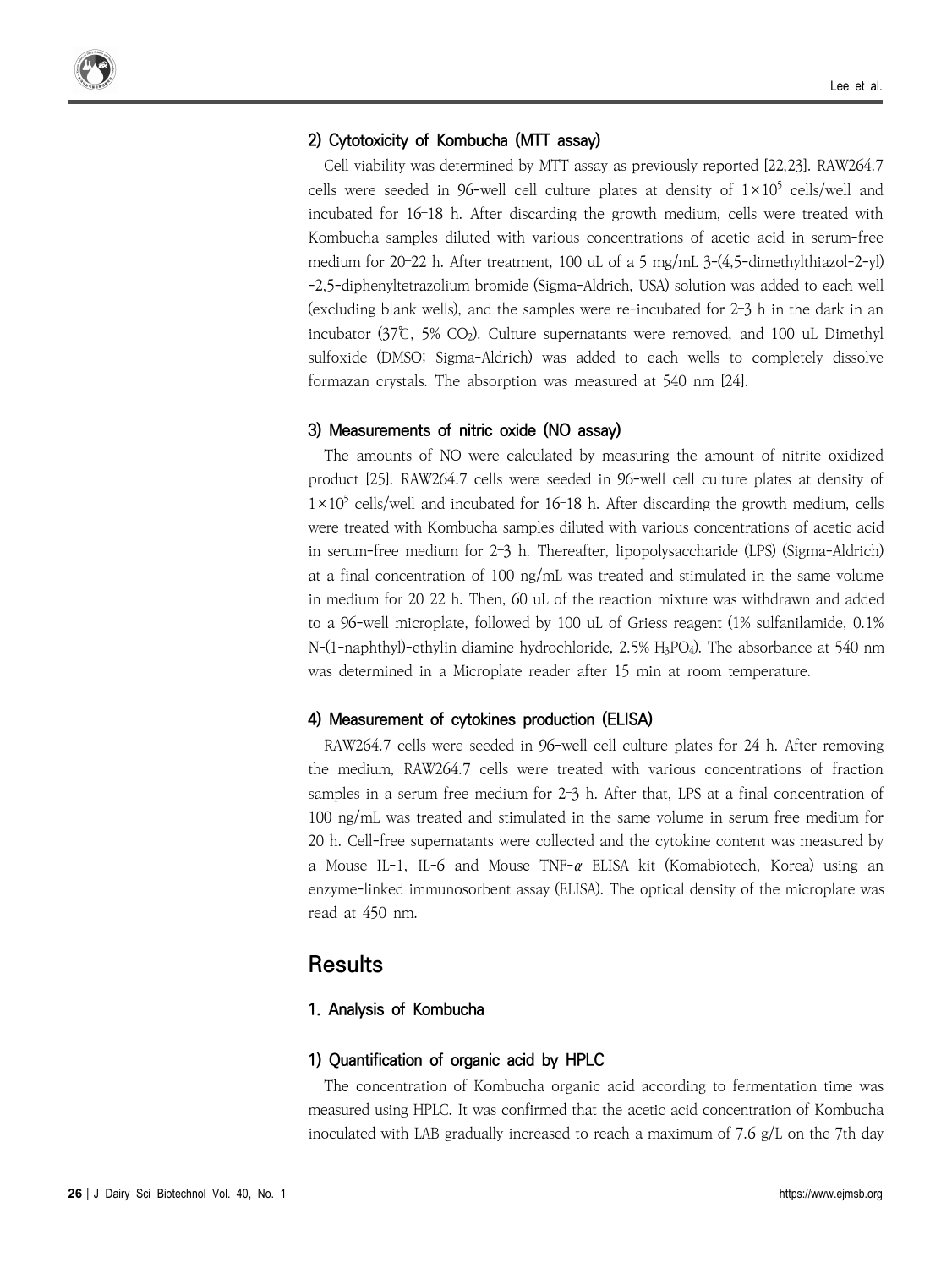

of fermentation, and it was confirmed that glucuronic acid also reached 7 g/L on the 7th day of fermentation. However, in the case of Kombucha that was not inoculated with LAB, acetic acid was 3.1 g/L and glucuronic acid was 1.1 g/L, which was relatively low. The three organic acids except acetic acid and glucuronic acid were very little or not measured in both types of Kombucha studied (Table 2, Figs. 1-3).

### **2) Antibacterial activities by agar-well diffusion**

In this study, the antibacterial activity of Kombucha against various pathogens was

|   | Peak            | Retention time (min) | Area      | Height $(\mu v)$ |
|---|-----------------|----------------------|-----------|------------------|
| Α | Glucuronic acid | 3.297                | 3,593,836 | 455.226          |
| B | Formic acid     | 4.041                | 2.107.912 | 221.571          |
| С | Lactic acid     | 5.853                | 2,802,768 | 310.899          |
| D | Acetic acid     | 6.225                | 817.209   | 84.903           |
|   | Citric acid     | 9.066                | 6.427.102 | 411.293          |

**Table 2.** Organic acid standard



**Fig. 1.** Determination of organic acid standards using HPLC. Absorbance at 210 nm.



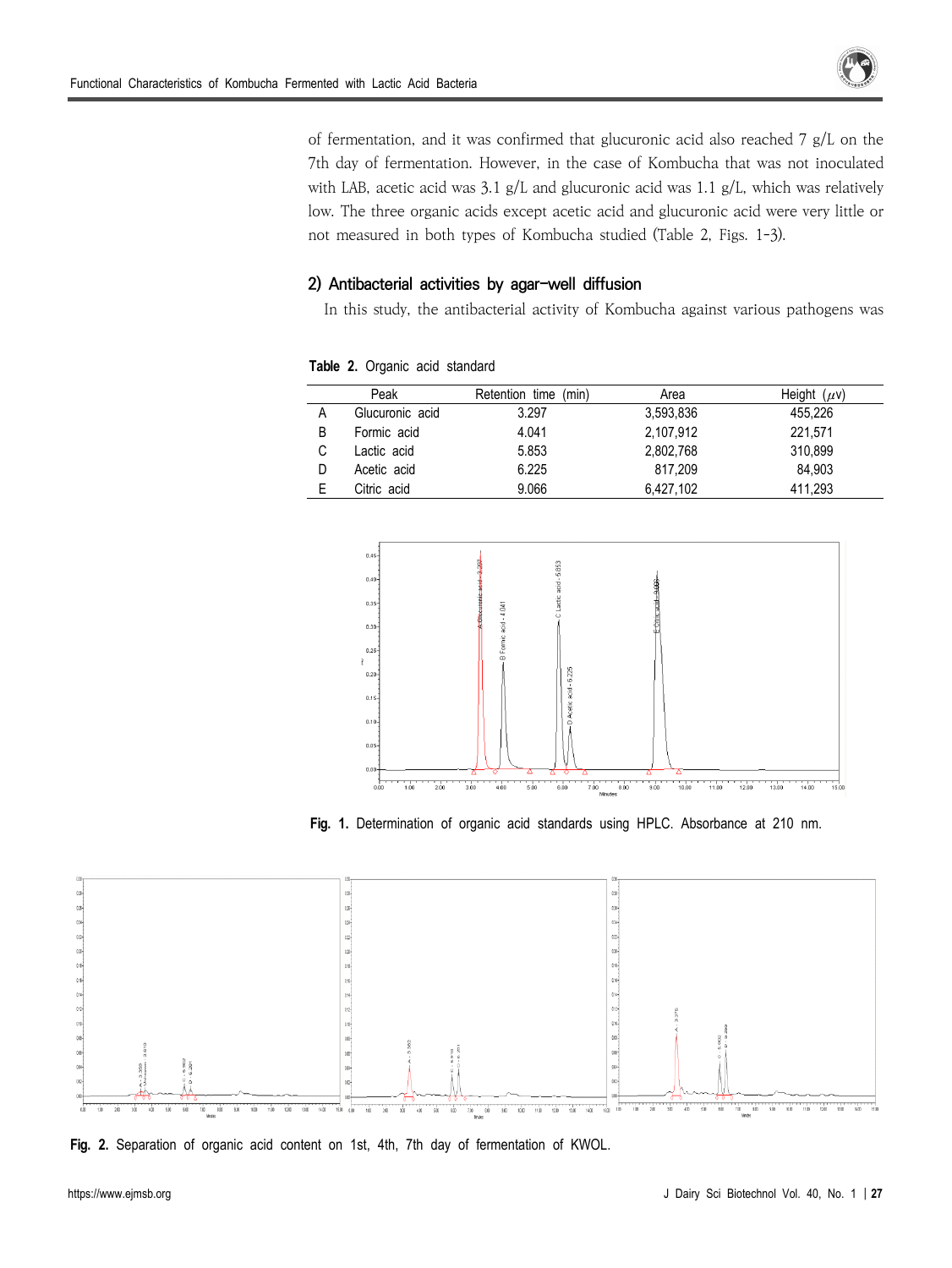

**Fig. 3.** Separation of organic acid content on 1st, 4th, 7th day of fermentation of KWL.

investigated using the agar diffusion method. The results are shown in Table 4. Acetic acid (7.6 g/L), unfermented tea adjusted to pH 5-7, and heat denatured (100°C, 5 min) tea were used as controls. Kombucha has been found to exhibit antimicrobial activity in S. aureus, E. coli, and S. enterica, except for B. cereus. Unfermented tea had no antibacterial activity against the target microorganism. Both Kombucha samples showed the highest level of antibacterial activity in  $E.$  coli, and relatively higher antibacterial activity was confirmed in Kombucha inoculated with LAB (Table 3 and 4).

#### **2. Anti-inflammatory effect**

#### **1) Cytotoxicity of Kombucha (MTT assay)**

Cytotoxicity testing via MTT assay is widely used in in vitro toxicity studies. The cytotoxic MTT assay of mouse macrophage RAW264.7 cells confirmed the cell viability of 80% or more in the remaining samples except for the acetic acid concentration of 100 mg/mL in the Kombucha sample at a concentration of  $1 \times 10^5$  cells/well in 96 wells.

**Table 3.** Antibacterial activities of KWOL

|                                          | Testing materials |                 |        |                |                          |      |           |           |
|------------------------------------------|-------------------|-----------------|--------|----------------|--------------------------|------|-----------|-----------|
|                                          | Acetic acid       | Unfermented tea |        |                | Fermented tea (Kombucha) |      |           |           |
| Target miroorganism                      | (7.6 g/L)         | pH 4.0          | pH 7.0 |                | 0 days                   | days | 4 days    | days      |
| Staphylococcus aureus (KCTC 3881, Korea) | $\ddot{}$         |                 |        | Heat-denatured |                          |      |           | ÷         |
|                                          |                   |                 |        | Natural pH     |                          |      |           | +         |
| Bacillus cereus (KCTC 362A, Korea)       | $\ddot{}$         |                 |        | Heat-denatured |                          |      |           |           |
|                                          |                   |                 |        | Natural pH     |                          |      |           |           |
| Escherichia coli (KCTC 1682, Korea)      | $++$              |                 |        | Heat-denatured |                          | ÷    | $\ddot{}$ | $\ddot{}$ |
|                                          |                   |                 |        | Natural pH     |                          | ÷    | $++$      | $++$      |
| Salmonella enterica (KCTC 2054, Korea)   | +                 |                 |        | Heat-denatured |                          |      | $\ddot{}$ | $\ddot{}$ |
|                                          |                   |                 |        | Natural pH     |                          |      |           | $^{++}$   |

All values were mean±SD of triplicates.

The diameters of the clear zone of inhibition were as follows: –, no inhibition; +, 10≤diameter≤15; ++, 15≤diameter≤20; +++, 20≤diameter≤25 (mm); Acetic acid, acetic acid concentration of Kombucha (7.6 g/L); Unfermented tea, 1 M HCl or 1 M NaOH was used to adjust their pH; Heat-denatured: 100℃, 5 min; Natural pH: pH value of the sample without any adjustment.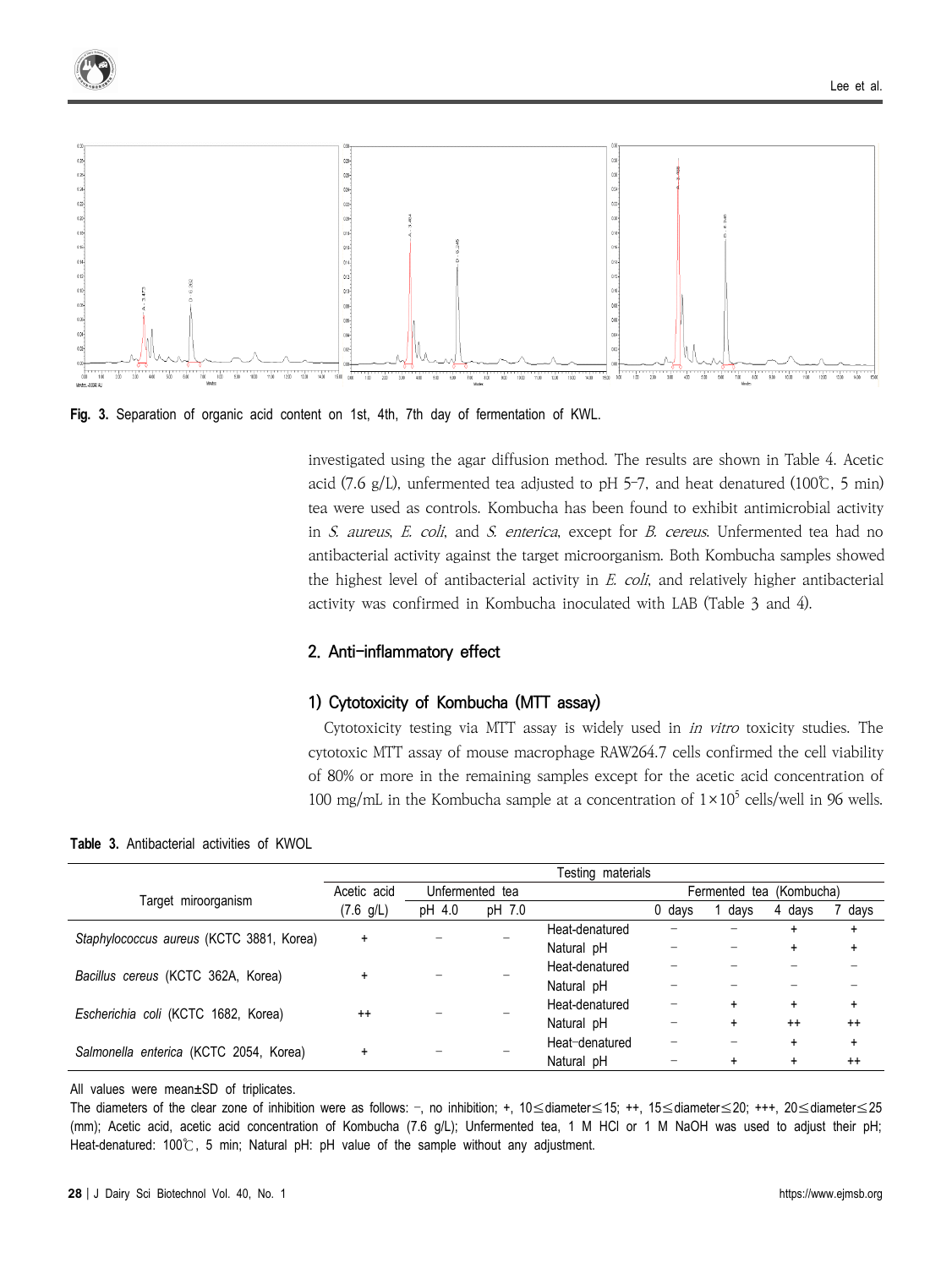

#### **Table 4.** Antibacterial activities of KWL

|                                          |             |                 |        | Testing materials |                          |           |            |          |  |
|------------------------------------------|-------------|-----------------|--------|-------------------|--------------------------|-----------|------------|----------|--|
|                                          | Acetic acid | Unfermented tea |        |                   | Fermented tea (Kombucha) |           |            |          |  |
| Target miroorganism                      | (7.6 g/L)   | pH 4.0          | pH 7.0 |                   | 0 days                   | days      | 4 days     | days     |  |
| Staphylococcus aureus (KCTC 3881, Korea) | $^{++}$     |                 |        | Heat-denatured    | -                        |           |            | $^{++}$  |  |
|                                          |             |                 |        | Natural pH        |                          | $\div$    | ÷          | $^{++}$  |  |
| Bacillus cereus (KCTC 362A, Korea)       |             |                 |        | Heat-denatured    |                          |           |            |          |  |
|                                          |             |                 |        | Natural pH        |                          |           |            |          |  |
| Escherichia coli (KCTC 1682, Korea)      | $++$        |                 |        | Heat-denatured    |                          | $^{++}$   | $^{++}$    | $^{+++}$ |  |
|                                          |             |                 |        | Natural pH        |                          | $\ddot{}$ | $^{+ + +}$ | $^{+++}$ |  |
| Salmonella enterica (KCTC 2054, Korea)   | $\ddot{}$   |                 |        | Heat-denatured    | -                        | $\ddot{}$ | ÷          | $^{++}$  |  |
|                                          |             |                 |        | Natural pH        |                          |           | $^{++}$    | $^{++}$  |  |

All values were mean±SD of triplicates.

The diameters of the clear zone of inhibition were as follows: –, no inhibition; +, 10≤diameter≤15; ++, 15≤diameter≤20; +++, 20≤diameter≤25 (mm); Acetic acid, acetic acid concentration of Kombucha (7.6 g/L); Unfermented tea, 1 M HCl or 1 M NaOH was used to adjust their pH; Heat-denatured: 100℃, 5 min; Natural pH: pH value of the sample without any adjustment.

> Therefore, it was confirmed that both Kombucha samples were not cytotoxic in macrophages (FIg. 4).

#### **2) Measurement of nitric oxide (NO assay)**

Excess NO production leads to serious diseases such as septic shock, stroke, arthritis, chronic inflammatory disease, and autoimmune diseases. As a result of the study, it was shown that NO production was suppressed as the concentration of the two Kombucha samples increased. Accordingly, it was shown that the inhibition of NO production during Kombucha fermentation was not induced by cytotoxicity, and it was confirmed that the NO production of Kombucha inoculated with LAB was relatively highly inhibited (FIg. 5).



**Fig. 4.** Effect of Kombucha on cell viability in RAW 264.7 cells. All values were mean±SD of triplicates. 100, 10, 1, 0.1, 0.01, 0.001 mg/mL: Acetic acid content of the sample.  $\check{p}$   $\sim$  0.05,  $\check{p}$   $\sim$ 0.01, \*\*\* *p*<0.001.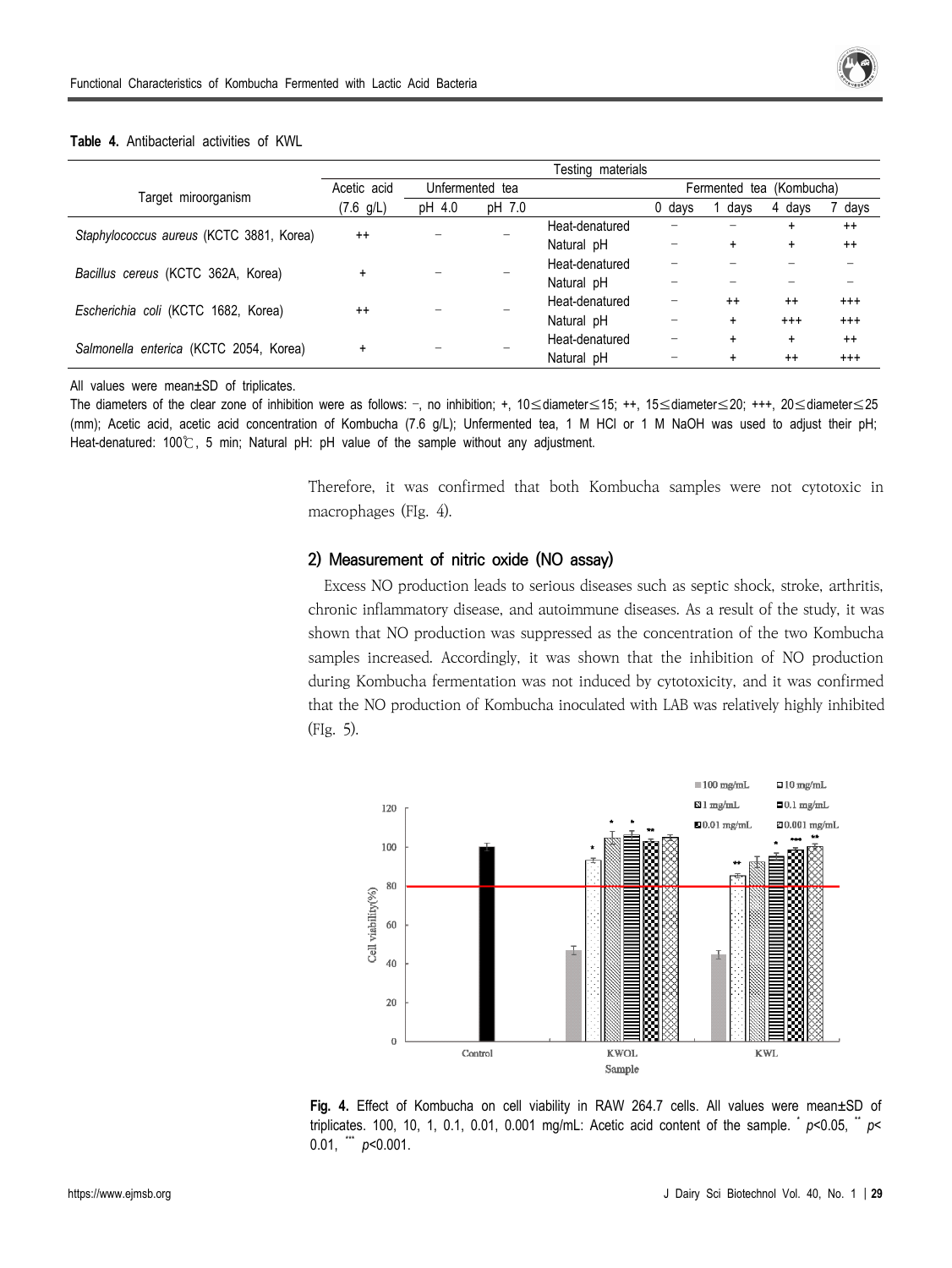

**Fig. 5.** Effect of Kombucha on nitric oxide in LPS activated RAW 264.7 cells. All values were mean $\pm$ SD of triplicates. 100, 10, 1, 0.1, 0.01, 0.001 mg/mL: Acetic acid content of the sample. \* *p*<0.05, \*\* *p*<0.01, \*\*\* *p*<0.001. LPS, lipopolysaccharide.

#### **3) Measurement of cytokine production (ELISA)**

Cellular TNF- $\alpha$ , IL-6, and IL-1 $\alpha$  levels were also assessed using a TNF- $\alpha$ , IL-6, and IL-1α specific ELISA kit. As a result of cytokine measurement using ELISA, the production of three cytokines (IL-1 $\alpha$ , IL-6, TNF- $\alpha$ ) was significantly lower than that of the LPS (+) group. FIg. 6. showed that LPS significantly stimulated TNF-α, IL-6, and IL-1  $\alpha$  production. These results are believed to reduce the inflammatory response (FIg. 6).



**Fig. 6.** Comparison of Cytokines (IL-1α, IL-6, TNF-α) production on Kombucha in LPS-unstimulated RAW264.7 cells. All values were mean±SD of triplicates. 0.1 mg/mL: Acetic acid content of the sample. \*  $p$ <0.05, \*  $p$ <0.01, \*\*  $p$ <0.001. LPS, lipopolysaccharide.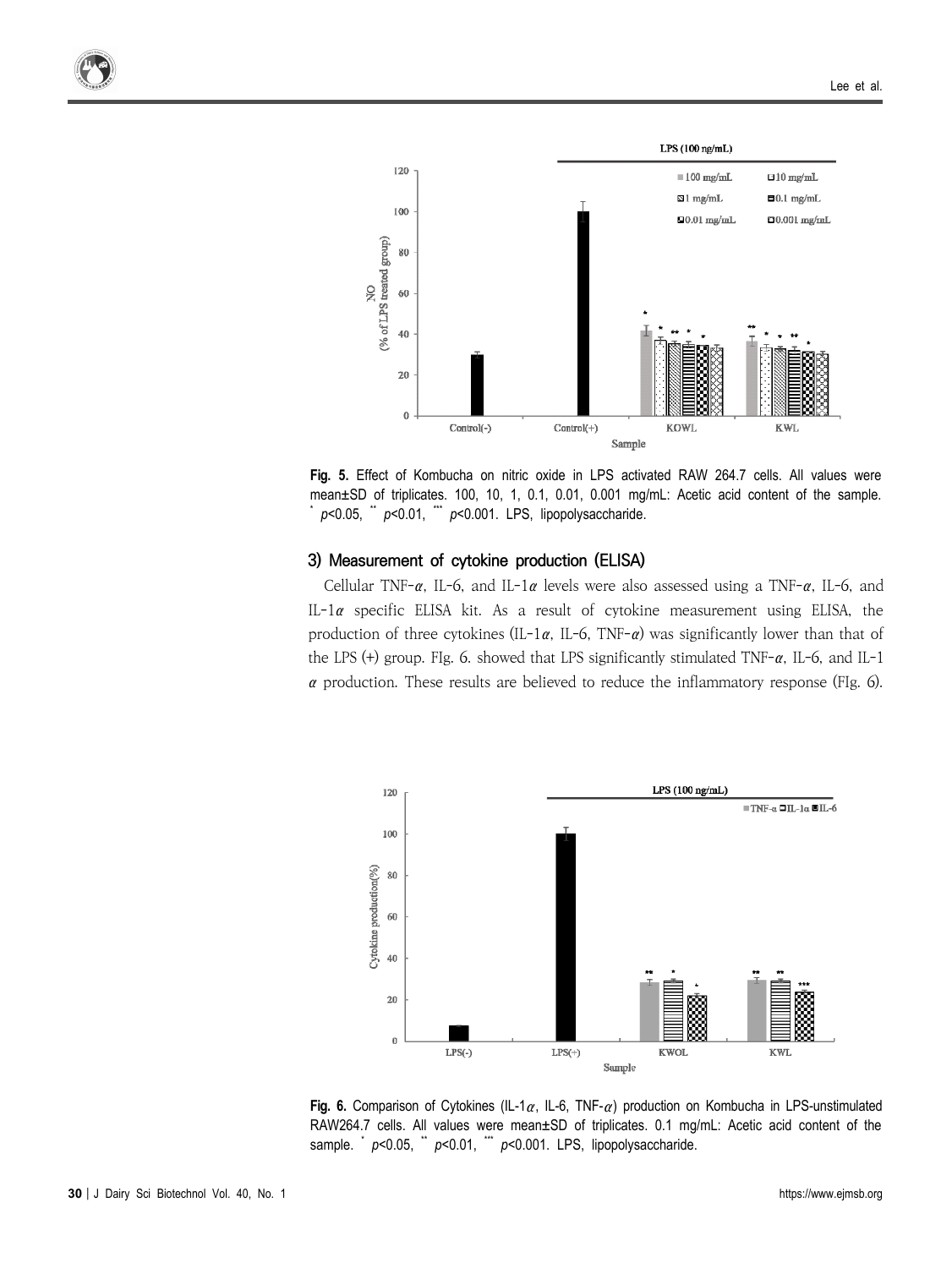

## **Discussion**

This study was conducted to evaluate the potentially beneficial biological functions of Kombucha inoculated with LAB, such as organic acid production, anti-inflammatory, antibacterial activity and antioxidant capacity, compared to Kombucha normally fermented using yeast and AAB. Lactobacillus paracasei DK215, Saccharomyces cerevisiae C2, Acetobacter pasteurianus P2 was selected and used in the experiment.

Glucuronic acid is the most important metabolite during Kombucha fermentation, improving immune response, anticancer, gastric ulcer treatment and antidiabetic are effective [26–29]. Therefore, in this experiment, as a result of measuring the content of a total of five organic acids including glucuronic acid at 3-day intervals during Kombucha fermentation, it was confirmed that 7.6  $g/L$  of acetic acid on the 7th day of fermentation was reached in KWL, and Glucuronic acid was also It was confirmed that it reached 7 g/L. In the case of KWOL, the organic acid content was relatively low at 3.1 g/L for acetic acid and 1.1 g/L for glucuronic acid. Except for acetic acid and glucuronic acid, the three organic acids were very little or not measured in the two types of Kombucha studied. This was judged to improve the fermentation characteristics in symbiosis with other strains when inoculating LAB into Kombucha.

A previous study reported that the antimicrobial activity of Kombucha was determined by the acetic acid content [16]. The acetic acid content at the end of fermentation was set as a control. In addition to *S. aureus* and  $E$ . coli, which are strains commonly used in food, in this experiment, B. cereus and S. enterica were added and compared with various control groups. As a result of the experiment, it was confirmed that it exhibits antibacterial activity in S. aureus, E. coli, and S. enterica except for B. cereus. Unfermented tea had no antibacterial activity against target microorganisms, but both Kombucha samples showed the highest level of antimicrobial activity in *E. coli*, and relatively higher antimicrobial activity was confirmed in KWL.

After culturing RAW264.7 cells, which are mouse macrophages, in 96 wells at a level of  $1\times10^5$  cells per well, the cytotoxicity MTT assay results of samples diluted by acetic acid concentration showed cytotoxicity or growth at the remaining concentrations except for 100 mg/mL. No facilitation action could be confirmed. Afterwards, it could be confirmed based on 80% or more, which is the reference point for cell viability in the MTT assay. LPS is a lipopolysaccharide, a structure that exists on the surface of bacteria, and is a substance that can be used as an antigen to induce an immune response in the host. NO is a substance produced by such an immune response, and when looking at the amount of production, it was confirmed that the Kombucha fermented sample had a lower NO production than the LPS-treated group. In addition, compared with KWOL, it was confirmed that the value of the KWL sample was close to that of the LPS untreated group. Cytokine  $(IL-1\alpha, IL-6, TNF-\alpha)$  production was significantly lower than that of the LPS (+) group, and based on this result, it was possible to find the possibility of anti-inflammatory activity in the Kombucha sample.

Therefore, in this study, it was judged that inoculation of *Lactobacillus paracasei* DK215 improved the antibacterial and the change of glucuronic acid content during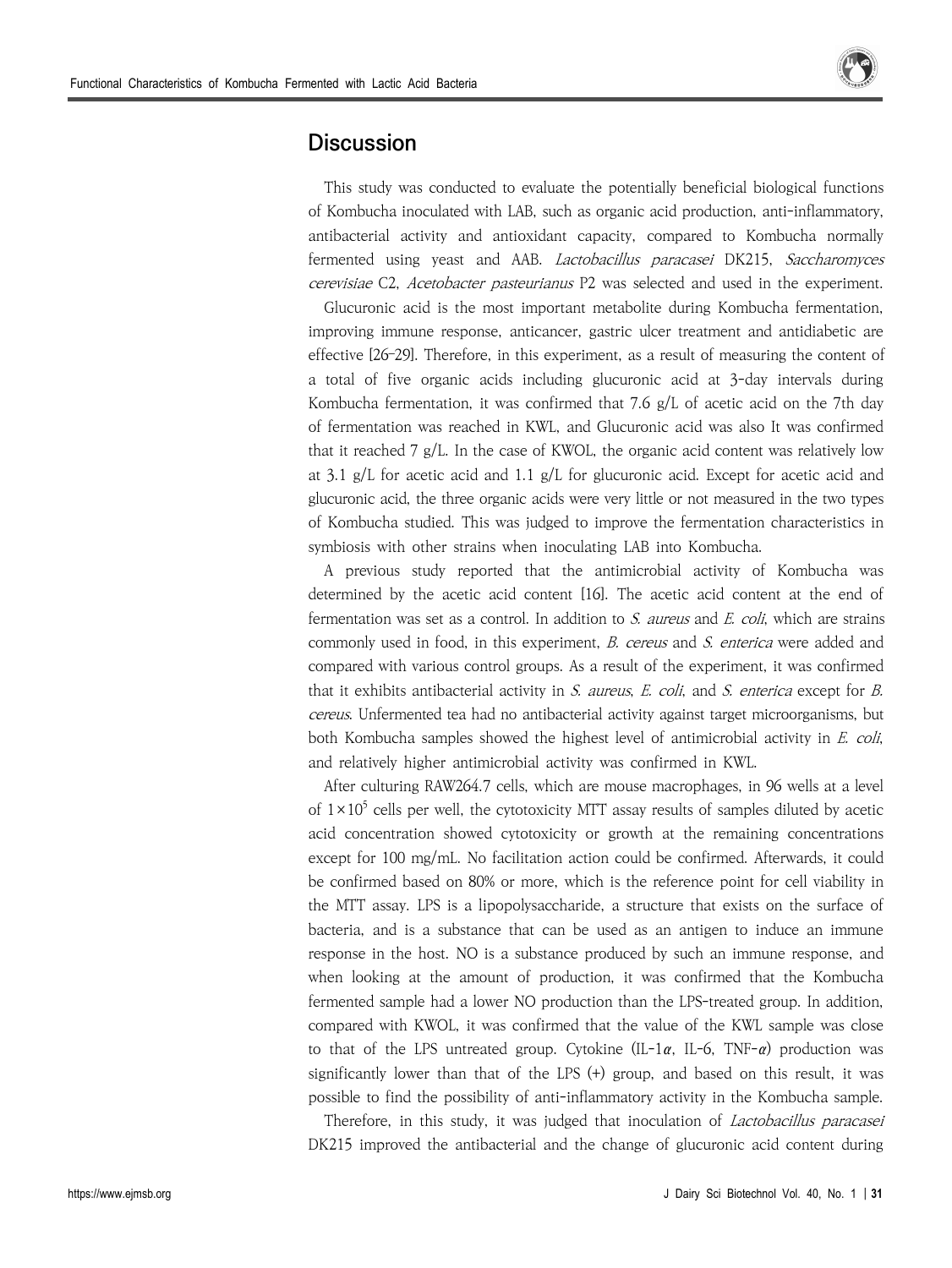fermentation, compared to the original Kombucha using only yeast and AAB. It has been confirmed that the improvement of the biological function of Kombucha inoculated with these LAB can once again prove the value of the LAB in the fermented food and beverage industry. However, further investigation into the mechanisms involved in the fermented beverage raw material substrates involved in the production of biological metabolites is deemed necessary.

## **Conflict of Interest**

The authors declare no potential conflict of interest.

## **References**

- 1. Marteau PR, de Vrese M, Cellier CJ, Schrezenmeir J. Protection from gastrointestinal diseases with the use of probiotics. Am J Clin Nutr. 2001;73:430s-436s.
- 2. Aihara K, Kajimoto O, Hirata H, Takahashi R, Nakamura Y. Effect of powdered fermented milk with Lactobacillus helveticus on subjects with high-normal blood pressure or mild hypertension. J Am Coll Nutr. 2005;24:257-265.
- 3. Ataie-Jafari A, Larijani B, Alavi Majd H, Tahbaz F. Cholesterol-lowering effect of probiotic yogurt in comparison with ordinary yogurt in mildly to moderately hyper cholesterolemic subjects. Ann Nutr Metab. 2009;54:22-27.
- 4. Solomon T, Lewthwaite P, Perera D, Cardosa MJ , McMinn P, Ooi MH. Virology, epidemiology, pathogenesis, and control of enterovirus 71. Lancet Infect Dis. 2010; 10:778-790.
- 5. Hamid O, Robert C, Daud A, Hodi FS, Hwu WJ, Kefford R, et al. Safety and tumor responses with lambrolizumab (anti–PD-1) in melanoma. N Engl J Med. 2013;369: 134-144.
- 6. Gianotti L, Morelli L, Galbiati F, Rocchetti S, Coppola S, Beneduce A, et al. A randomized double-blind trial on perioperative administration of probiotics in colorectal cancer patients. World J Gastroenterol. 2010;16:167-175.
- 7. Verna EC, Lucak S. Use of probiotics in gastrointestinal disorders: what to recom mend? Therap Adv Gastroenterol. 2010;3:307-319.
- 8. Dufresne C, Farnworth E. Tea, Kombucha, and health: a review. Food Res Int. 2000; 33:409-421.
- 9. Anken RH, Kappel T. Histochemical and anatomical observations upon the tea fungus. Eur Arch Biol. 1992;103:219-222.
- 10. Villarreal-Soto SA, Beaufort S, Bouajila J, Souchard JP, Taillandier P. Understanding Kombucha tea fermentation: a review. J Food Sci. 2018;83:580-588.
- 11. Reiss J. Influence of different sugars on the metabolism of the tea fungus. Z Lebensm Unters Forsch. 1994;198:258-261.
- 12. Sievers M, Lanini C, Weber A, Schuler-Schmid U, Teuber M. Microbiology and fermentation balance in a Kombucha beverage obtained from a tea fungus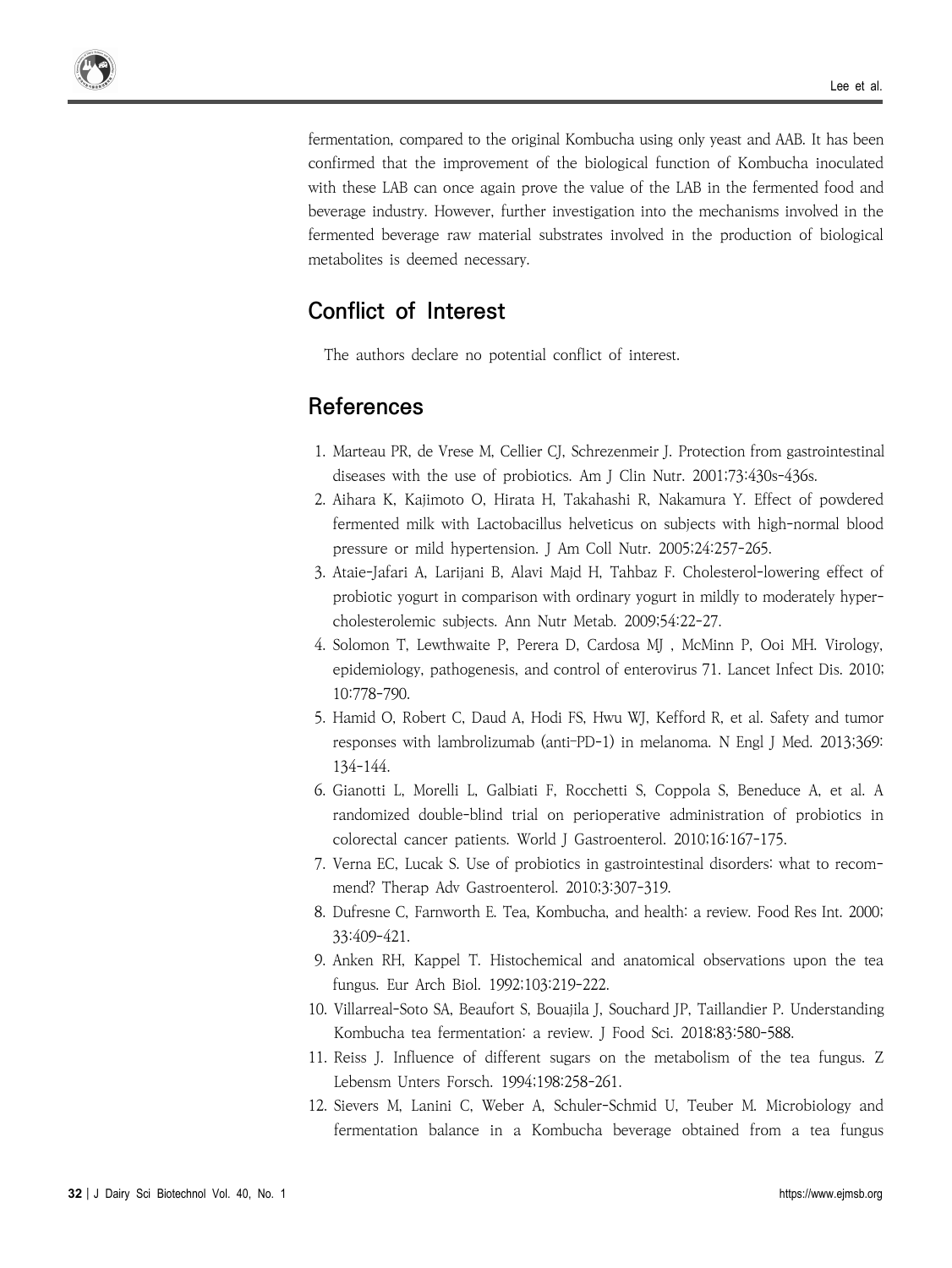

fermentation. Syst Appl Microbiol. 1995;18:590-594.

- 13. Blanc PJ. Characterization of the tea fungus metabolites. Biotechnol Lett. 1996;18: 139-142.
- 14. Chen C, Liu BY. Changes in major components of tea fungus metabolites during prolonged fermentation. J Appl Microbiol. 2000;89:834-839.
- 15. Jayabalan R, Marimuthu S, Swaminathan K. Changes in content of organic acids and tea polyphenols during Kombucha tea fermentation. Food Chem. 2007;102:392-398.
- 16. Greenwalt CJ, Ledford RA, Steinkraus KH. Determination and characterization of the antimicrobial activity of the fermented tea Kombucha. LWT-Food Sci Technol. 1998;31:291-296.
- 17. Sreeramulu G, Zhu Y, Knol W. Kombucha fermentation and its antimicrobial activity. J Agric Food Chem. 2000;48:2589-2594.
- 18. Steinkraus KH. Nutritional significance of fermented foods. Food Res Int. 1994;27: 259-267.
- 19. Yang Z, Zhou F, Ji B, Li B, Luo Y, Yang L, et al. Symbiosis between microorganisms from kombucha and kefir: potential significance to the enhancement of Kombucha function. Appl Biochem Biotechnol. 2010;160:446-455.
- 20. de Oliveira Leite AM, Miguel MAL, Peixoto RS, Rosado AS, Silva JT, Paschoalin VMF. Microbiological, technological and therapeutic properties of kefir: a natural probiotic beverage. Braz J Microbiol. 2013;44:341-349.
- 21. Cattoretti G, Pasqualucci L, Ballon G, Tam W, Nandula SV, Shen Q, et al. Deregul ated BCL6 expression recapitulates the pathogenesis of human diffuse large B cell lymphomas in mice. Cancer Cell. 2005;7:445-455.
- 22. Moon SW, Ahn CB, Oh Y, Je JY. Lotus (Nelumbo nucifera) seed protein isolate exerts anti-inflammatory and antioxidant effects in LPS-stimulated RAW264.7 macrophages via inhibiting  $NF-\kappa B$  and MAPK pathways, and upregulating catalase activity. Int J Biol Macromol. 2019;134:791-797.
- 23. Peng J, Sun BF, Chen CY, Zhou JY, Chen YS, Chen H, et al. Single-cell RNA-seq highlights intra-tumoral heterogeneity and malignant progression in pancreatic ductal adenocarcinoma. Cell Res. 2019;29:725-738.
- 24. Sadeghi-Aliabadi H, Mohammadi F, Fazeli H, Mirlohi M. Effects of Lactobacillus plantarum A7 with probiotic potential on colon cancer and normal cells proliferation in comparison with a commercial strain. Iran J Basic Med Sci. 2014;17:815-819.
- 25. Fiorentino A, Ricci A, D'Abrosca B, Pacifico S, Golino A, Letizia M, et al. Potential food additives from Carex distachya roots: identification and in vitro antioxidant properties. J Agric Food Chem. 2008;56:8218-8225.
- 26. Sai Ram M, Anju B, Pauline T, Dipti P, Kain AK, Mongia SS, et al. Effect of Kombucha tea on chromate(VI)-induced oxidative stress in albino rats. J Ethnopharmacol. 2000;71:235-240.
- 27. Jayabalan R, Chen PN, Hsieh YS, Prabhakaran K, Pitchai P, Marimuthu S, et al. Effect of solvent fractions of Kombucha tea on viability and invasiveness of cancer cells—characterization of dimethyl 2-(2-hydroxy-2-methoxypropylidine) malonate